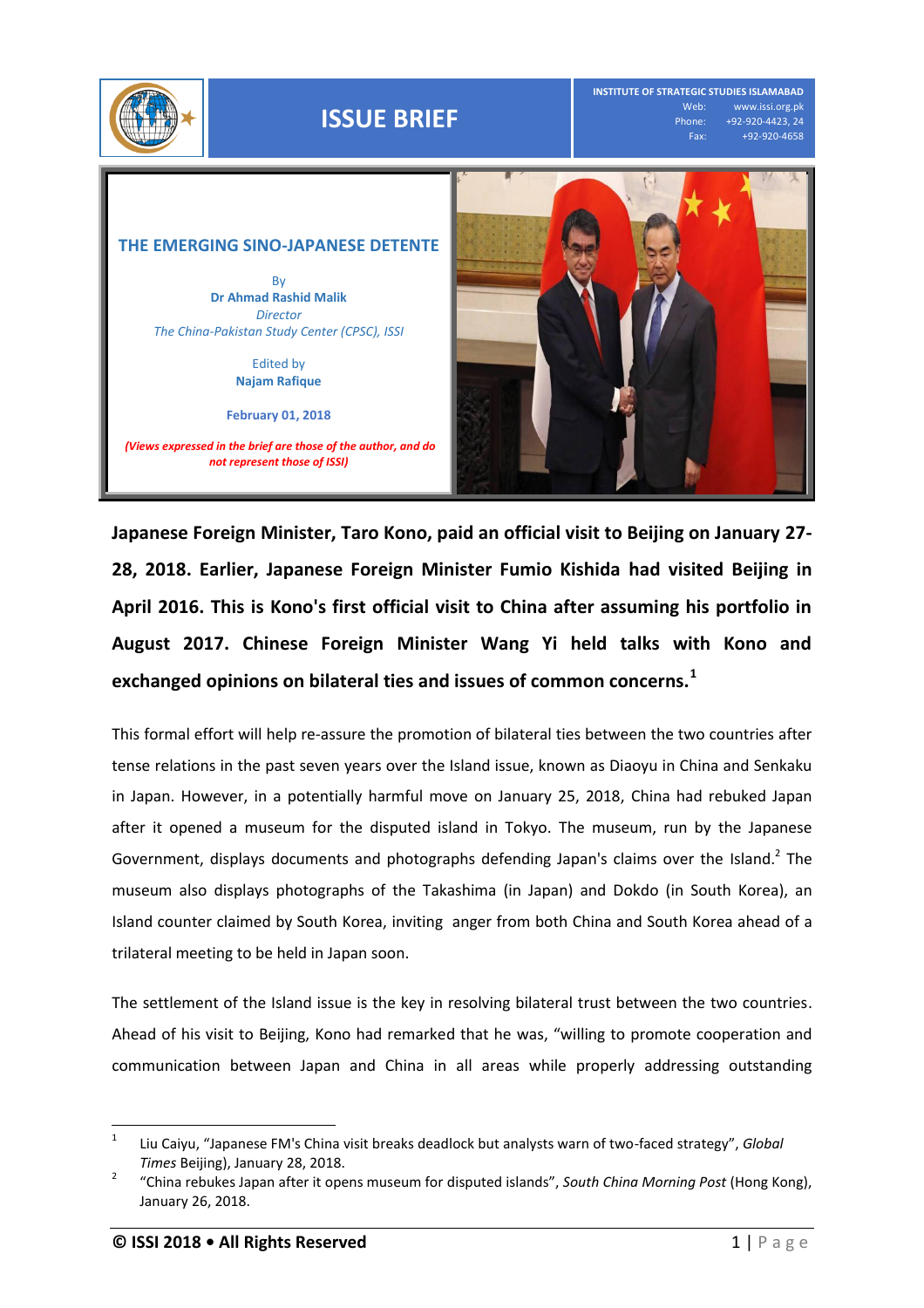problems."<sup>3</sup> Similar feeling had been expressed by Wang, who said that, "China hopes that Japan does not slacken its efforts and puts its words into action, and works with China to get ties back onto a normal, healthy track as soon as possible."<sup>4</sup> Kono's visit will lay down the ground for Prime Minister's Shinzo Abe's visit to China that date of which has not been finalized yet.

The relations between China and Japan are significant. They are neighbours and crucial trading partners. Both guarantee the security of the Asia-Pacific in the wider context. The dawn of the 2018 would be a turning point in de-icing the strained relations between the two countries and putting them back on the track. The improvement would be expected to raise the Sino-Japanese relationship to a new stage of cooperation and mutual trust.

# **The New Beginning**

The year 2018 marks the 40th anniversary of the signing of the China-Japan Treaty of Peace and Friendship. The détente was created between the two countries in 1972 and Japanese Prime Minister Kakuei Tanaka visited China and opened the dialogue. The bilateral relations rapidly flourished until 2010 when the controversy over the Senkaku / Diaoyu erupted and diplomatic and economic relations were deteriorated.

However, since October 2017, Sino-Japanese ties have been moving towards a positive trajectory. Many gulfs are being bridged and there is a mutual goodwill to put the relations on a robust foundation after the exchange of political, legislative, and business delegations in the past couple of months. The exchanges of the delegation of the political parties set the ball rolling in the right direction. A delegation of the Communist Party of China (CPC) visited Japan in November 2017.<sup>5</sup> Natsuo Yamaguchi, leader of Japan's Komeito Party, visited Beijing in December 2017.<sup>6</sup>Reciprocating, Toshihiro Nikai, Secretary-General of the ruling Liberal Democratic Party (LDP) of Japan, visited Beijing and held talks with President Xi Jinping.<sup>7</sup> Japanese Business Federation Chairman, Sadayuki Sakakibara, and Japan Chamber of Commerce and Industry Chairman, Akio Mimura, were among the roughly 250 representatives who visited China in November 2017, making it one of Japan's largest

<sup>—&</sup>lt;br>3 "Kono says willing to promote China-Japan relationship", *China Daily* (Beijing), January 26, 2018.

<sup>4</sup> "Put words into action': China urges Japan to get ties back on track", *South China Morning Post* (Hong Kong), January 28, 2018.

<sup>5</sup> A delegation of the Communist Party of China visited Japan in November 2017. "Chinese delegation introduces CPC party congress in Japan", *Xinhua* (Beijing), November 26, 2017.

<sup>6</sup> "Vice-premier reaches out to Japan delegation", *China Daily* (Beijing), December 3, 2017.

<sup>7</sup> "LDP Secretary-General Toshihiro Nikai invites Xi to visit Tokyo next year amid warming ties with Beijing", *The Japan Times* (Tokyo), December 28, 2017.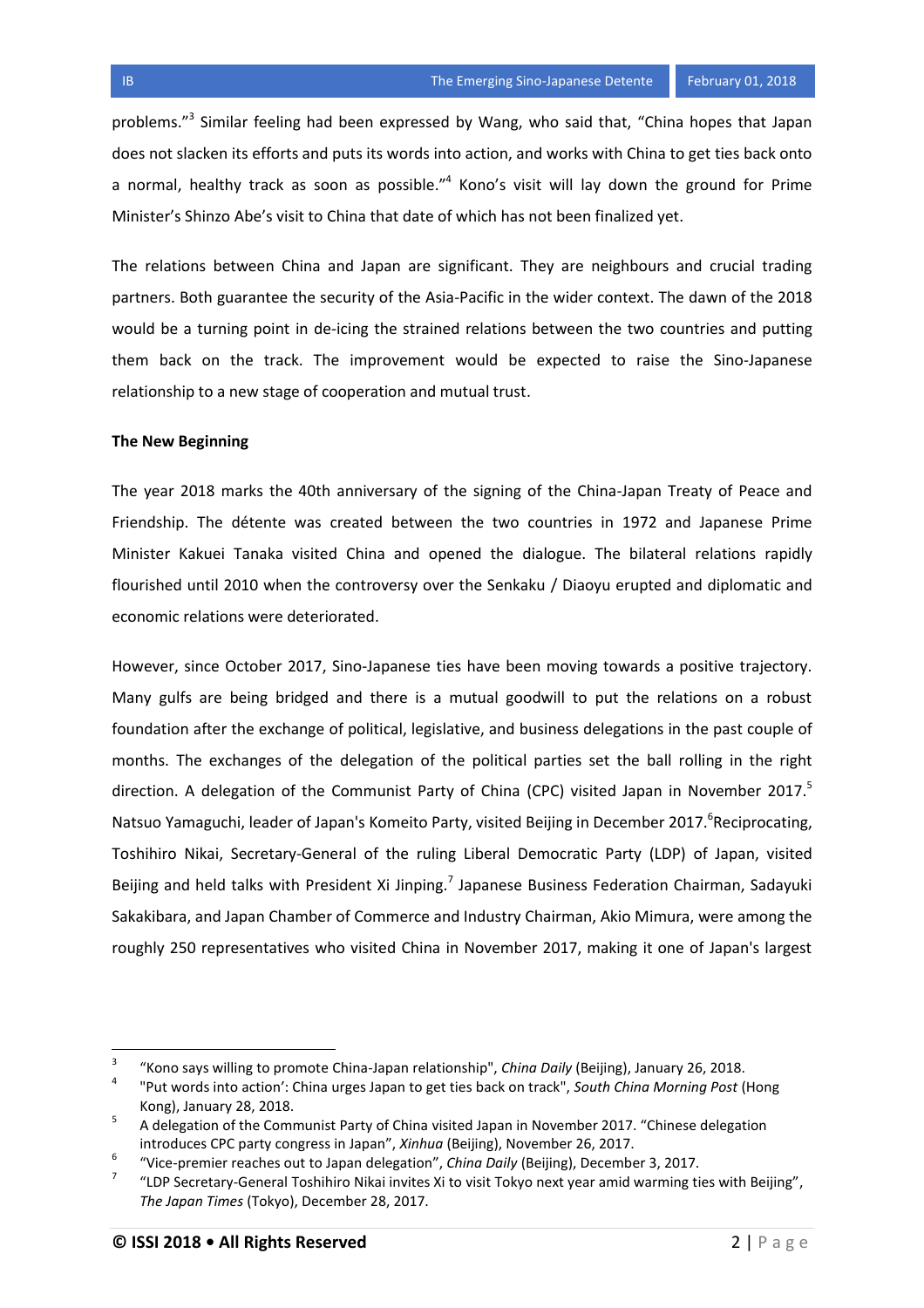business delegations to China.<sup>8</sup> The delegation met with the Chinese Premier Li Keqiang. A trust is now in the offing. The improvement of ties looks long-term and would have a positive impact on the Asia-Pacific's strategic and economic relations in the years to come.

#### **The Belt and Road Conjunction**

Japan is also willing to work with China on the Belt and Road Initiative (BRI) under the international standards, openness, and free atmosphere. It is expected that soon Japan would be an active player on the BRI. Kono said that Japan and China cooperating to address the immense needs for infrastructure in Asia would bring great benefits to the economy of both countries, as well as to the prosperity of Asia.<sup>9</sup> While addressing the National Diet, Abe also said that Japan will cooperate with Beijing to meet the growing demand for building infrastructure in Asia, bearing in mind President Xi Jinping's "One Belt, One Road cross-border infrastructure initiative."<sup>10</sup>

Abe said that Japan and China were "inseparable" countries, adding that Japan, "will seek to meet the expectations of the international community by developing friendly relations (with China) in a stable manner."<sup>11</sup> Chinese Foreign Ministry spokesperson, Hua Chunying, on January 23 said, "With the principle of wide consultation, joint contribution and shared benefits, China stands ready to work with Japan and other parties to promote the Belt and Road Initiative and achieve common development and prosperity of countries in this region."<sup>12</sup> The exchange of these statements on the BRI illustrate the convergence of views between China and Japan on this global connectivity and trade project. Being the second and third largest economies of the world, China and Japan could inject a new vigour in the BRI's infrastructure projects, trade connectivity across Asia, Africa, and Eurasia.

#### **The Trilateral Impact**

There is also an upcoming trilateral meeting to be held in Japan between China, South Korea, and Japan the date of which has not been specified yet. The last meeting was held in Seoul in 2015. The process of this meeting was evolved in 2008. Kono also discussed the issue of the trilateral meeting with his counterpart in Beijing. It is hoped that the museum issue of the disputed Islands with China

http://www.fmprc.gov.cn/mfa\_eng/xwfw\_665399/s2510\_665401/t1528156.shtml.

<sup>-&</sup>lt;br>8 "Japanese business delegation visits China in trade outreach", *Nikkei Asian Review* (Tokyo), November 21, 2017.

<sup>9</sup> "Interview: Japanese FM says willing to promote steady development of Sino-Japanese relationship", *Xinhua* (Beijing), January 26, 2018.

<sup>10</sup> "Abe seeks constitutional reform, better China ties in Diet speech ", *Kyodo* (Tokyo), January 22, 2018.

<sup>11</sup> "Abe calls for deeper debate on Japan's constitution", *Nikkei Asian Review* (Tokyo), January 22, 2018.

<sup>12</sup> Foreign Ministry Spokesperson Hua Chunying's Regular Press Conference", January 23, 2018*. Ministry of Foreign Affairs of the People's Republic of China*, Beijing.